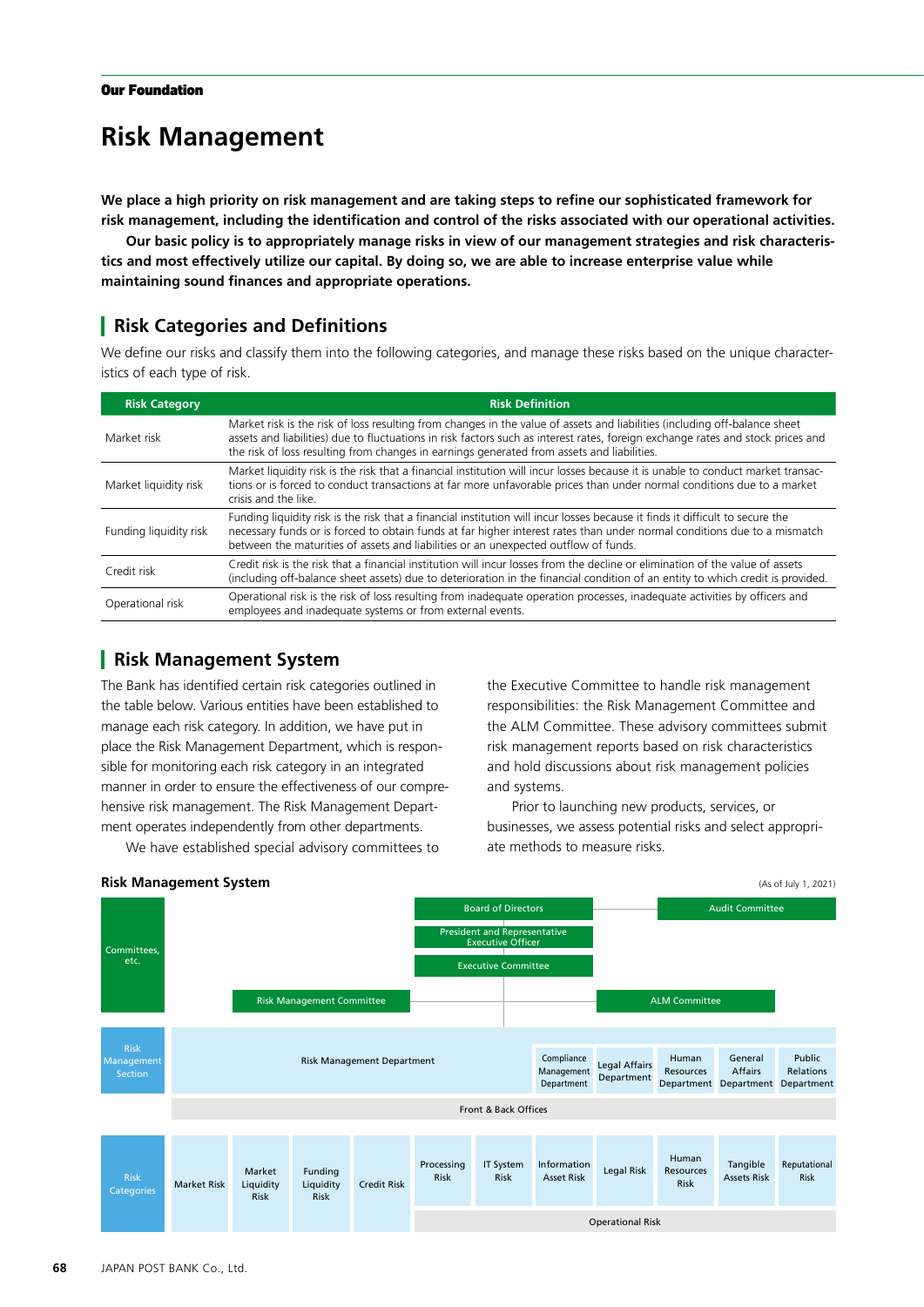#### **Integrated Risk Management**

We broadly classify and define risks into five categories and manage risk by using both quantitative and qualitative approaches.

In our quantitative approach, we have introduced integrated risk management that quantifies and controls risk. Specifically, we establish in advance a total amount of equity capital that is available to take on risk, or risk capital. Risk capital is then allocated to each business (allocation of risk capital) in accordance with the type of expected risk and nature of the business activities. To quantify market risk and credit risk and control risk

exposure, we use value at risk ("VaR") techniques. VaR is a statistical method used to compute the maximum expected loss based on assets and liabilities held at given probabilities and for given periods of time. In addition, we perform stress tests based on multiple stress scenarios that assume deterioration in macroeconomic conditions to assess the impact on our financial condition and capital adequacy ratio, for the purpose of verifying the appropriateness of business plans from the forward-looking standpoint of business sustainability.

#### **Performing Stress Tests**

| <b>Flow</b>                           | Overview                                                                                                                                                                                                                                                                                                                                 |
|---------------------------------------|------------------------------------------------------------------------------------------------------------------------------------------------------------------------------------------------------------------------------------------------------------------------------------------------------------------------------------------|
| <b>Designing Scenarios</b>            | • Consider stress events that should be reflected in the scenarios, based on risks taken<br>into account by market participants such as international organizations, national<br>authorities and financial institutions and their economic outlooks.<br>• Draft multiple scenarios based on the probability and impact of stress events. |
| Determine Scenarios<br>2 <sub>1</sub> | • Hold preliminary discussion regarding scenarios with the relevant departments.<br>• Determine the scenarios after consultation in the ALM Committee.                                                                                                                                                                                   |
| <b>3</b> Estimate Impact              | • Estimate the amount of impact on capital adequacy ratio, unrealized gains/losses on<br>securities, net interest income and risk exposure under each scenario.                                                                                                                                                                          |
| Report to Board<br>of Directors       | • Based on these estimates, verify the appropriateness of business plans in terms of<br>business sustainability.<br>• Report the results of verification to the Board of Directors.                                                                                                                                                      |

In our qualitative approach, which is used in conjunction with the quantitative methodology, we assess the nature of the risks. For instance, for operational risk we have established a plan, do, check, action ("PDCA") cycle that recognizes, evaluates, manages, and mitigates risk across our business activities.

Subject to the total amount of allocated capital approved by the Board of Directors, the allocation of risk capital is determined by the president and Representative Executive officer following discussions in the ALM Committee and the Executive Committee.

 **The Risk Capital Allocation chart is on page 95.**